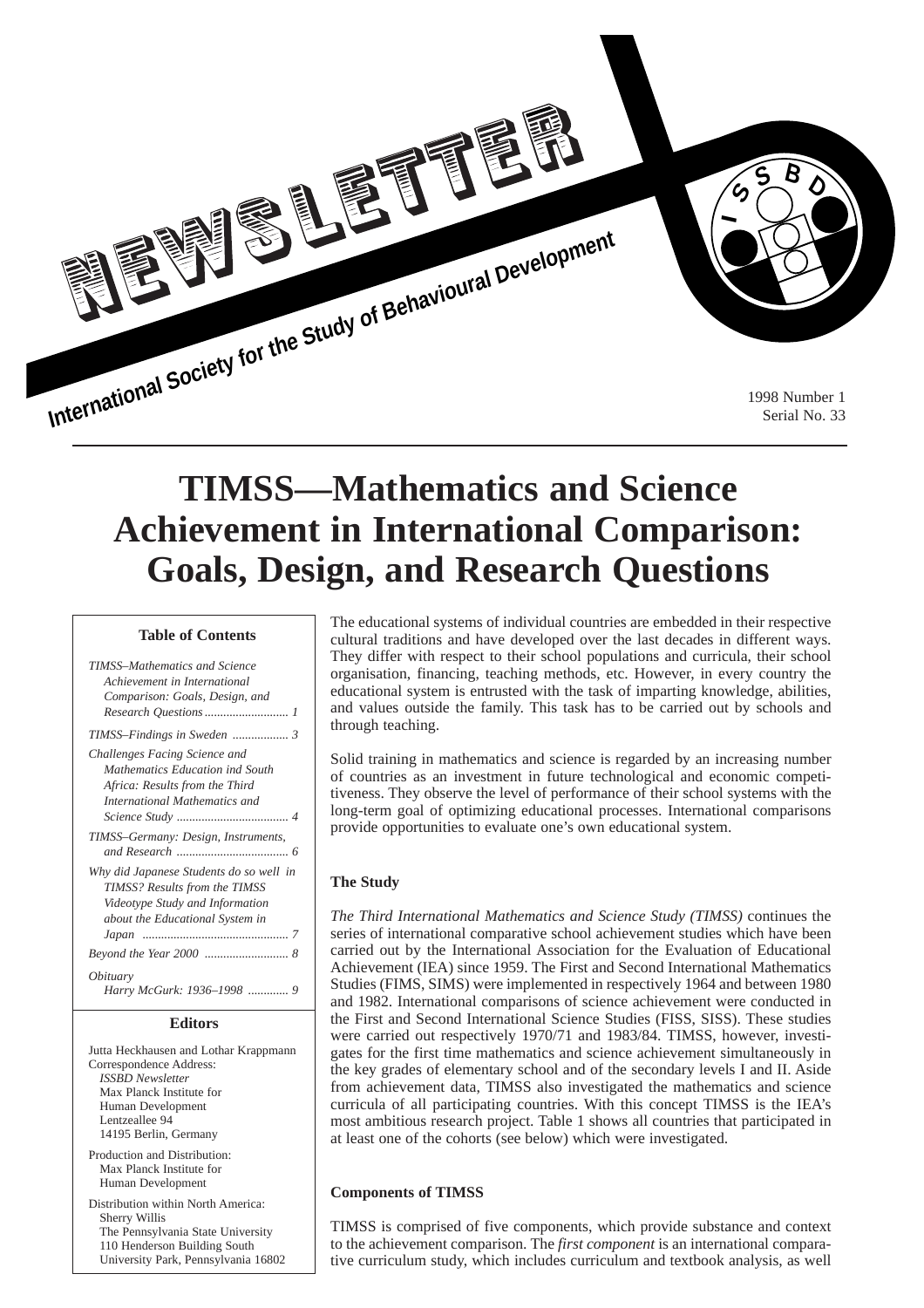| Argentina      | Hungary                | Philippines               |
|----------------|------------------------|---------------------------|
| Australia      | Iceland                | Portugal                  |
| Belgium (Fl)   | Indonesia              | Romania                   |
| Belgium (Fr)   | Iran, Islamic Republic | <b>Russian Federation</b> |
| Bulgaria       | Ireland                | Scotland                  |
| Canada         | Israel                 | Singapore                 |
| Columbia       | Italy                  | Slovak Republic           |
| Cyprus         | Japan                  | Slovenia                  |
| Czech Republic | Korea                  | South Africa              |
| Denmark        | Kuwait                 | Spain                     |
| England        | Latvia                 | Sweden                    |
| France         | Mexico                 | Switzerland               |
| Germany        | <b>Netherlands</b>     | Thailand                  |
| Greece         | New Zealand            | USA                       |
| Hong Kong      | Norway                 |                           |

**Table 1: List of the Countries Participating in TIMSS**

as detailed records of the material actually taught (e.g., Robitaille, McKnight, Schmidt, Britton, Raizen, & Nicol, 1993). The *second component* is an achievement study (see Beaton, Martin, Mullis, Gonzales, Smith, & Kelly, 1996; Beaton, Mullis, Martin, Gonzales, Kelly, & Smith, 1996). The *third component* includes interviews of principals about school organization and culture, as well as surveys of teachers on their lessons and general professional activities. The *fourth component* consists of a series of case studies in which mathematics and science instruction in Germany, Japan, and the United States are investigated in the context of the school, school administration, the home, and youth culture (Stevenson & Nerison-Low, 1997). As the *fifth and final component* the TIMSS Videotape Classroom Study was carried out in Germany, Japan, and the United States. Mathematics lessons in 100 German, 81 American, and 50 Japanese classes of grade 8 were videotaped. Participating classes represented a random subsample of the main TIMSS cohort (Stiegler, Gonzales, Kawanaka, Knoll, & Serrano, 1996).

#### **Examination of Three Age Groups**

TIMSS investigates students from three age groups in different phases of their schooling and educational careers. *Population 1* represents the primary school, *Population 2* the secondary level I, and *Population 3* the secondary level II.

*Population 1:* Students enrolled in grades that contain the largest proportion of 9-year-old students at the time of testing—3rd- and 4th-grade students in most countries (for results see Mullis, Martin, Beaton, Gonzalez, Kelly, & Smith, 1997; Martin, Mullis, Beaton, Gonzales, Smith, & Kelly, 1997).

*Population 2:* Students enrolled in grades that contained the largest proportion of 13-year-old students at the time of testing—7th- and 8th-grade students in most countries (for results see Beaton, Martin et al., 1996; Beaton, Mullis et al., 1996).

*Population 3:* Students in their final year of secondary education in either general or vocational full- and part-time schools (for results see Mullis, Martin, Beaton, Gonzalez, Kelly, & Smith, 1998).

Population 3 students specialized to some degree in either mathematics or physics have been identified as two subgroups of particular interest. Achievement comparisons of these students are part of the TIMSS design.

#### **Instruments**

The TIMSS achievement tests were prepared according to the principles of modern test construction. The content fit of the test items was empirically tested and inappropriate items were deleted. The curricular validity of the tasks could be confirmed using ratings of experts and teachers. Different response formats were used, that is, multiple-choice and open-ended format. Since the number of items was very large (i.e., about 150 math items and 135 science items in population 2) a multiple matrix sampling approach with unbalanced, incomplete block test booklets was chosen. Subsets of items selected from the total item pool were administered to random subsamples of students (Beaton, 1987; Adams & Gonzales, 1996). In this way, the individual testing time for each student could be limited to an acceptable level and accurate population estimates of achievement levels can be obtained. In order to build a common achievement metric for all students with different test forms, itemresponse techniques were applied to the data. However, to achieve more reliable indices of student proficiency, socalled plausible values based on multiple imputation techniques were calculated (Wu, Adams, & Macaskill, 1997).

The achievement tests were supplemented with student questionnaires on demographic background variables, motivation, and students' perceptions of the classroom environment.

Teacher questionnaires served to assess opportunities to learn. Here, teachers had to rate for selected math and science items whether or not the item content was part of the realized curriculum in grade 7 or grade 8. Teachers were furthermore asked about their training, professional activities, and instructional strategies. The instrument was completed with a school principals' questionnaire, in which principals recorded the most important background data on the schools under investigation.

#### **Research Questions**

Because of its complex design TIMSS can answer several questions regarding international comparisons, as well as questions concerning the status of mathematics and science instruction in national school systems.

Questions arising from an international perspective are (taken from Adams & Gonzales, 1996, pp. 38–43):

(1) How do countries vary in the intended learning goals for mathematics and science (intended curriculum); and what characteristics of educational systems, schools, and students influence the development of those goals?

(2) What opportunities are provided for students to learn mathematics and science (implemented curriculum); how do instructional practices in mathematics and science vary among nations; and what factors influence these variations?

(3) What mathematics and science concepts, processes, and attitudes have students learned (attained curriculum); and what factors are linked to students' opportunity to learn?

(4) How are the intended, the implemented, and the attended curriculum related with respect to the contexts of education, the arrangements for teaching and learning, and the outcomes of the educational process?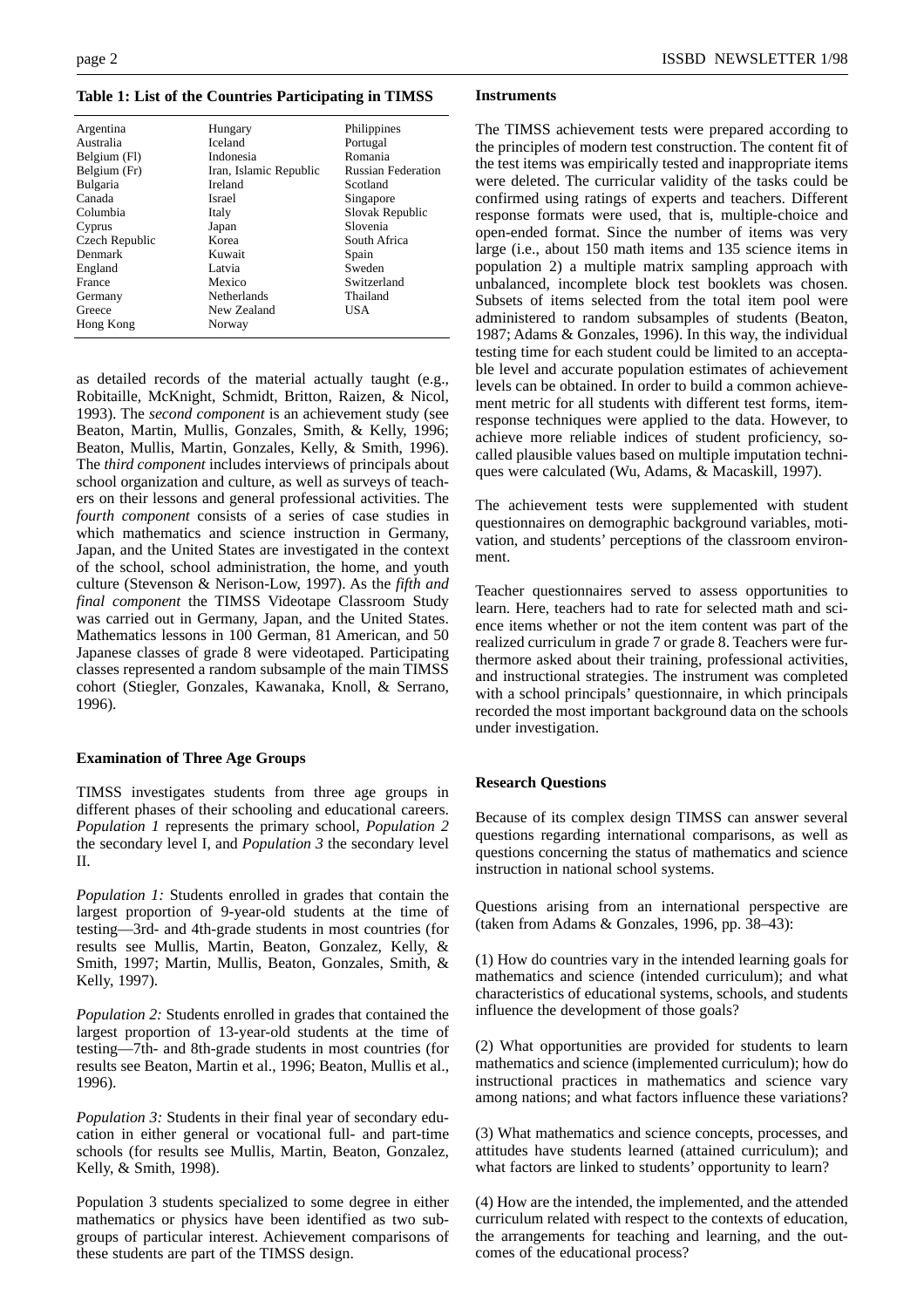*Note.* The German part of TIMSS was funded by the German National Ministery of Education. The content of the text above is attributable to the authors and does not necessarily reflect the views of the National Ministery of Education.

#### **Wilfried Bos & Olaf Köller**

Max Planck Institute for Human Development Center for Educational Research Lentzeallee 94, D- 14195 Berlin – Germany Phone: (++49-30) 82406-325 Fax: (++49-30) 8249939 email: bos@mpib.mpg.de koeller@mpib-berlin.mpg.de

## **TIMSS-Findings in Sweden**

Sweden has participated in two of the populations in TIMSS —population 2, which consists of 13-year-old students, and population 3, consisting of students in their final year of upper secondary education. In the latter population three samples were studied: one sample of students graduating from all tracks/programs in upper secondary school, a second sample of students taking advanced courses in mathematics, and a third sample of students taking advanced physics. Sweden has met the centrally established requirements for sampling procedure and participation rates in all samples which are part of the study.

#### **Population 2: 13-year-olds**

When it comes to the results for the 13-year-old students, in Sweden grades 6 and 7, the international results show that Sweden's result is average. Among the 26 countries in the comparison, Sweden is in the middle, in mathematics as well as science. However, there are variations in achievement for different content categories within mathematics. The Swedish students performed above the international average in the categories Data Representation, Analysis, & Probability, Measurement, and Fractions & Number Sense. Their achievement is below the international average in Algebra and Geometry and equal to the international average in Proportionality. The Swedish students performed higher than the international average in all categories in science except one, the category Environmental Issues and the Nature of Science, which mainly deals with scientific method.

A comparison from a Nordic perspective shows that Swedish students perform better in mathematics than students from the other Nordic countries, that is, Norway, Denmark, and Iceland. In science, the Swedish students on a par with Norwegian students, while Denmark and Iceland show lower results.

As to differences in achievement between Swedish males and females there are, on the whole, small differences in mathematics and large differences in science favoring the males. Items belonging to physics and chemistry are the ones where the differences are the largest.

Some items in TIMSS have also been used in earlier studies (SIMS and SISS) and it was therefore possible to make comparisons on item level for students in grade 7. In both mathematics and science the average result has improved compared with earlier studies. The improvement was somewhat larger in mathematics than in science.

#### **Population 3: Students in their Final Year of Upper Secondary Education**

There were three different tests: the mathematics and science literacy test, the advanced mathematics test, and the physics test, and there were therefore three different samples in Sweden. The mathematics and science literacy test was administered to the sample of students graduating from all tracks/programs in upper secondary school (gymnasiet). The advanced mathematics and physics tests were administered to two samples from students in their final year who have a larger number of classes in mathematics and science compared with other students in this population.

Swedish students performed extremely well on the mathematics and science literacy test. In this study 21 countries participated, eight of which satisfied the centrally established guidelines for participation rates and sampling. Together with Switzerland and New Zealand, Sweden has a leading position both in mathematics and science. Significant differences in achievement between males and females, favoring the males, can be found in both mathematics and science.

The results for the students in population 2 (13-year-olds) have been compared with the results for students taking the mathematics and science literacy test for the eight countries that have met the TIMSS requirements for sampling and participation rates. Since the scores in these two populations are not directly comparable, the comparison is based on the ranking of the countries in these two populations. The results show that the Czech Republic, Hungary, and the Russian Federation have a lower ranking in population 3 than in population 2 in both mathematics and science. For Sweden and New Zealand the situation is the opposite, that is, they have a higher ranking in population 3 than in population 2 in both mathematics and science. The remaining countries (Switzerland, Lithuania, and Cyprus) have roughly the same ranking in both populations.

The results from the tests in advanced mathematics show an average performance by the Swedish students compared with the group of countries that have carried out the study in a correct manner. Sixteen countries participated and eleven of these have satisfied all the guidelines for sampling and participation rate. Gender differences favored males. This is true for all participating countries, though not all differences were significant.

In physics the Swedish and Norwegian students have the highest results. In this study 16 countries have participated and eleven of these have satisfied the guidelines for sampling and participation rates. Results for males on the physics test were significantly higher than for females, something which is true for all participating countries. An interesting result is that on more than half of the physics items the Swedish females had a better average result than the average for males in all countries.

Comparisons with previous studies show a marginally improved result for Swedish students on the items that are identical in both studies. The achievement in physics, on the other hand, is much better in TIMSS than in SISS for the items that are included in both tests.

In an attempt to explain student achievement in mathematics and science for students taking the mathematics and science literacy test, as well as achievement for students taking the advanced mathematics and physics tests, it is clear that atti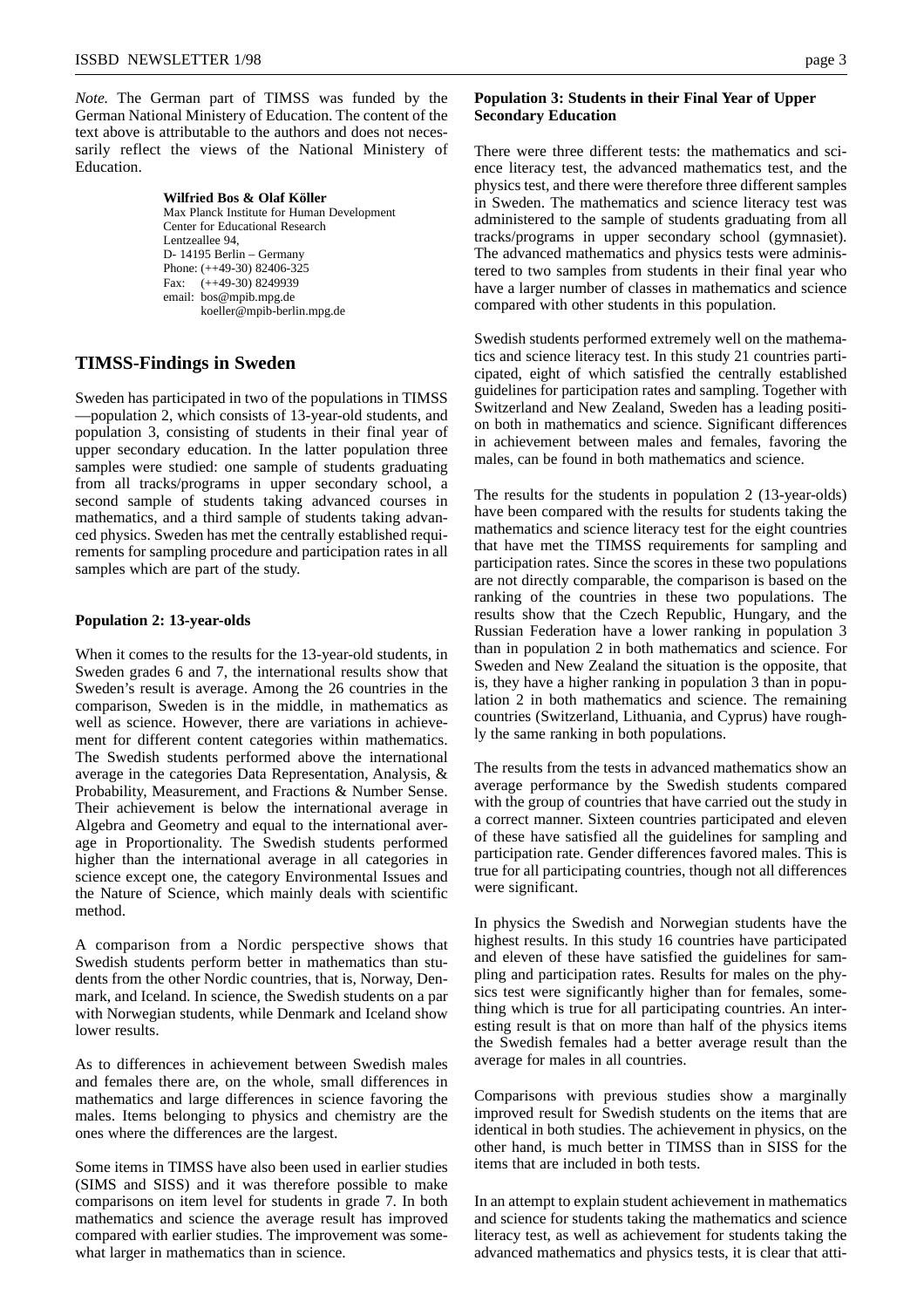tudes toward their own achievement as well as family background are factors of great importance for understanding the achievement.

## **Concluding Remarks**

Swedish students, and particularly students taking the science and mathematics literacy test, achieved a high or even very high result in mathematics and science. The TIMSS results attracted a lot of attention in the public discussions on education in Sweden as they in part were incompatible with the prevalent image of Swedish student achievement in these subjects as it is presented in the media. It is, however, important that further analyses are made and that even more background information is taken into consideration in these analyses. Information concerning curricula and syllabi as well as school systems must also be linked to the obtained test results in various ways.

#### **Jutta Heckhausen**

Max Planck Institute for Human Development Center for Lifespan Psychology Lentzeallee 94 D-14195 Berlin – Germany

# **Challenges Facing Science and Mathematics Education in South Africa: Results from the Third International Mathematics and Science Study**

#### **Background**

South Africa is a land of contrasts. Whilst part of the population reside in a first-world lifestyle, the majority of the population still reside in Third World impoverishment. South Africa's 41.5 million people form a multicultural society consisting of four ethnic groups: Indian (1 million people), colored (3.5 million people), white (5.4 million people), and black (31.6 million people) (Central Statistical Services [CSS], 1995). There are 11 dominant languages spoken which have all been declared official languages of the country.\* Geographically South Africa is divided into 9 provinces incorporating former provinces and black homelands. Employment is scarce and unemployment figures stand at more than 40% of the economically active population in a number of provinces (CSS, 1995).

South Africa's political history is well-known and the impact on the education system and the disadvantaged youth who have passed through this system is especially devastating. The present education system is an amalgamation of 17 different education departments that were merged in 1995 as a result of the change in government. In total there are more than 32,000 primary and secondary schools of which the majority are comprehensive (offer general education) in nature. In the most recent survey, conducted by the HSRC (1996),\*\* 57% of schools did not have electricity; less than 50% of schools had telephones, and 13% did not have any toilets. Seventy-two percent of schools did not have libraries and between 22% and 75% of the schools (depending on the province) did not have physical science laboratories.

General science and mathematics are compulsory until the end of grade 9 and beyond this grade the enrolments in mathematics and science vary dramatically between ethnic groups. For instance, whilst only 1 in 312 black pupils entering the school system leaves with physical science and mathematics as final year subjects, 1 in 5.2 white pupils (Blankley, 1994, p. 54) matriculate with these subjects.

#### **South Africa's Participation in TIMSS**

It was within this context that the decision was made by the Human Sciences Research Council (HSRC) to join the International Association for the Evaluation of Educational Achievement (IEA) and to coordinate South Africa's participation in TIMSS as this would provide the baseline data so urgently needed. South Africa's participation was significant in that it was the only country on the continent of Africa to take part in TIMSS.

Whilst TIMSS focused on 9-year-old pupils (grades 4 and 5), 13-year-old pupils (grades 7 and 8), and final-year (grade 12 in South Africa) secondary school pupils, South Africa participated in only the latter two groups. A nationally representative sample yielded 300 schools for the grade 7 and grade 8 age group (including 150 primary schools and 150 secondary schools). The same secondary school sample was used for the testing of grade 12 pupils. In total, the results for 9,792 13-year-old pupils (Howie, 1997, p. 33) and 2,757 final-year pupils were included for analysis in the study.

#### **South African Pupils' Overall Performance in TIMSS**

The South African grade 7 and grade 8 pupils performed very poorly overall and were ranked last out of 41 countries for both mathematics and science. Likewise, South Africa's grade 12 pupils obtained a significantly lower average score (352 points) than the other participating countries for which the international average score was 500 on a scale of 800 points.\* Internationally, the male pupils performed significantly better than the female pupils. This was not the case for either target group in South Africa and no significant difference was found between male and female pupils.

#### **South African Pupils' Performance in Mathematics**

South Africa's 13-year-old pupils performed poorly, achieving a mean score of 348 (on a scale of 800 points) for the grade 7 pupils compared to the international mean of 484 points and a mean score of 354 for the grade 8 pupils, compared to the international mean of 513 (Beaton et al.,1996a). The difference between the performance of the grade 7 and grade 8 pupils was very slight (just 7 points) and was the lowest improvement in performance. The grade 12 pupils also performed poorly in mathematics literacy and achieved a significantly lower mean score of 356 points compared to the international mean score of 500 points.

#### **South African Pupils' Performance in Science**

The South African performance in science for both target groups, in comparison to the other participating countries, was very poor. South Africa's 13-year-old pupils' mean

In practice, English (spoken by  $9.1\%$  of the population as their home language or mother tongue) is the language of business and government (replacing Africaans), however, it is not the most widely spoken language at home.<br>HSRC report, A schools needs based survey, 1997.

<sup>\*\*</sup> HSRC report, *A schools needs based survey*, 1997. \*\* South African grade 12 pupils were ranked last out of 21 countries.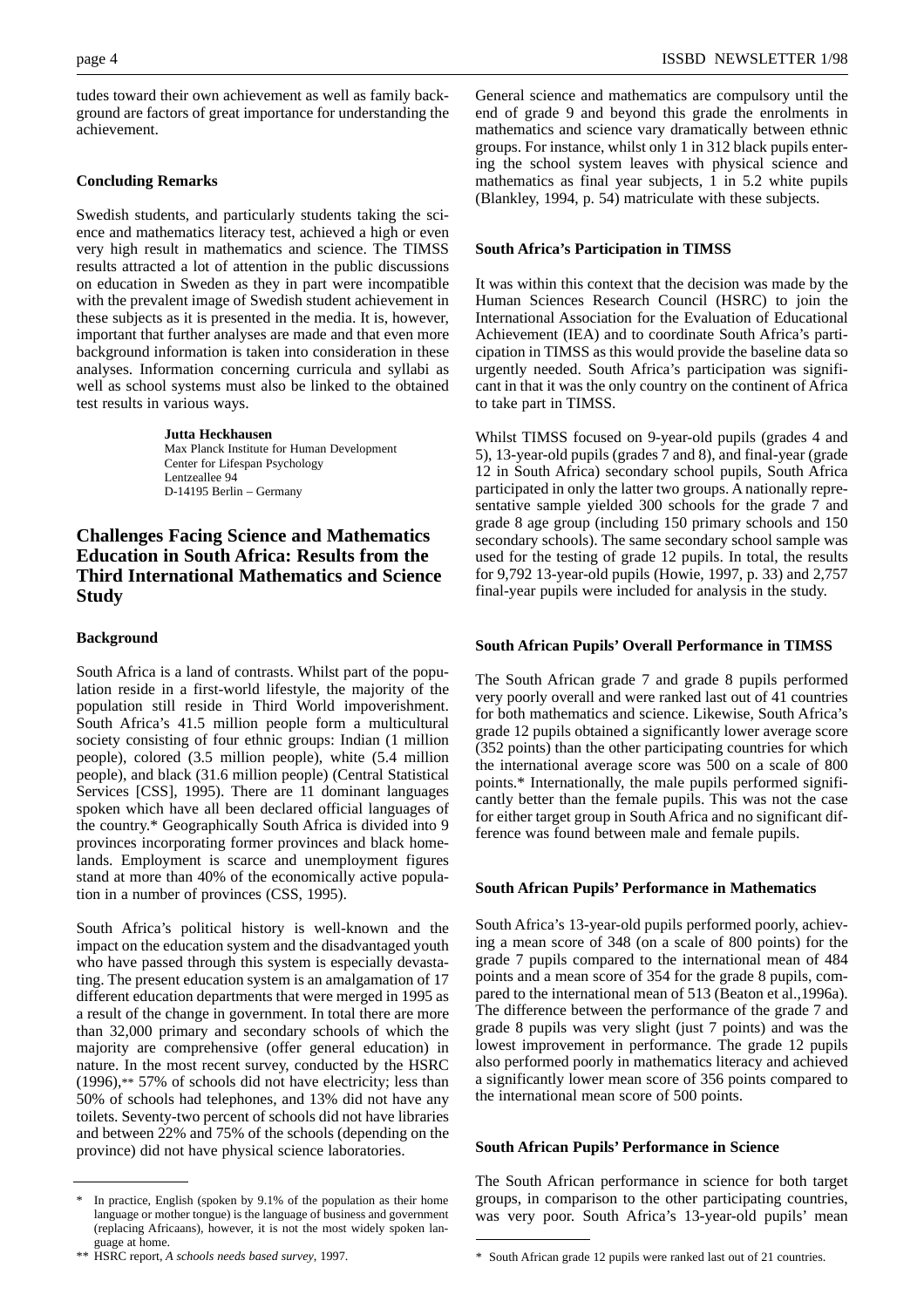score was well beneath the international mean (Beaton et al., 1996b). South Africa's grade 12 pupils achieved a mean score of 349 for science literacy which was lower than that of all the other participating countries. The South African pupils' results generally did not reflect any significant differences across the content areas for either target group.

#### **Findings from South African Pupils' Biographical Data**

#### *Pupils' profile*

The average age of South African pupils in grade 7 was 13.9 years and in grade 8 was 15.4 (only Colombian pupils were older) (Howie, 1997, p. 48). South African grade 12 pupils had an average age of 20.1 years (only pupils from Iceland were older). Only 21% of the grade 7 and grade 8 group (Howie, 1997, p. 49) and only 19% of the grade 12 pupils wrote the achievement tests in their home language (Howie & Hughes, 1997, pp. 33–34).

#### *Home environment*

Many pupils come from socioeconomic backgrounds which are so impoverished that they can scarcely be imagined by first-world researchers. Survival is often given priority over education. The generation presently at school often have parents who are unable to assist with school work. The home environment most often provides a very poor incentive to study at home, even when this is physically possible. Another factor arising from this kind of environment is malnutrition, which can have adverse effects on powers of concentration.

TIMSS revealed a clear positive correlation cross-nationally between parents' education and pupils' mathematics and science literacy. Grade 12 pupils whose parents had had more education, had higher mathematics and science literacy scores. Along with Austria and the Netherlands, South Africa had the lowest proportion (11%) of pupils whose parents had completed university. In the various countries this percentage ranged from 11 to 44%, with Canada having the highest proportion. Most pupils in South Africa reported that the highest level attained by either parent was to complete primary school (Howie & Hughes, 1998, p. 39).

The average number of books reported in the homes, of both the grade 7 and grade 8, as well as grade 12 target groups, was far fewer than the international average. For instance, close to 60% of the grade 12 pupils had less than 26 books in their home. Compared to other countries, South Africa had the highest proportion of pupils reporting that they had less than 26 books in the homes (Howie & Hughes, 1998, p. 40).

#### *South African pupils perceptions of and attitudes towards mathematics and science*

The percentage of grade 7 and grade 8 pupils who felt that they did very well or well in science or mathematics ranged from 74 to 80%, in spite of the poor performance of the South African pupils in the achievement tests (Howie, 1997, p. 50). In the case of the grade 12 pupils, in general pupils expressed positive perceptions of their progress in mathematics and science. Pupils' academic performance appears to support their perceptions as the average performance of those who claimed that they usually did well generally exceeded the performance of those who disagreed. However, whereas most countries had a considerable differential in mean performance scores for those who thought they

usually did well as opposed to those who did not, in the case of South Africa this differential was very small for mathematics and the trend was reversed for science pupils.

The percentage of grade 7 and grade 8 pupils who felt they needed to do a lot of hard work and studying at home in order to do well in science or mathematics was lower than that in nearly all the other countries. On the other hand, the percentage of pupils who felt that good luck was needed in order to do well was higher than that in nearly all the other countries. This was in striking contrast to the results from high-performance countries such as Singapore, Hong Kong, Korea, and Japan, where very high percentages of pupils felt that hard work was important in order to do well (Howie, 1997, p. 50).

The percentage of grade 7 and grade 8 pupils reporting that they liked science and mathematics ranged from 65 to 74%, which was similar to the percentages in other countries (Howie, 1997, p. 51). In almost all countries the majority of grade 12 pupils reported that they liked mathematics to some degree. In every country, a positive relationship was observed between liking mathematics and achievement in mathematics. In general, there was no significant difference between males and females in their degree of liking mathematics. Of all the sciences, the majority of South African grade 12 pupils stated that they liked biology most and chemistry and physics seemed less appealing to pupils.

#### *South African students' career aspirations*

Amongst grade 8 pupils choosing a career in the natural sciences, 32% would choose biology, 24% would choose physics, and only 7% would choose chemistry (Howie, 1997, p. 50). The most popular area nominated for further study by South African grade 12 pupils was engineering (all the conventional engineering disciplines). The business field, which includes accounting, marketing, finance, administration, and management, was the second most popular choice. The fields of chemistry and physics were the least attractive to pupils. Only 1.8% and 0.9% of the pupils reported any interest in further studying chemistry and physics respectively. Ninety-five percent of the South African grade 12 pupils reported that they had intentions of pursuing tertiary studies. Of that cohort, 75% planned to visit the university.\* Along with Slovenia this statistic constituted the highest percentage of pupils intending to visit the university (Howie & Hughes, 1998, p. 36).

#### **Conclusion**

From the results of the TIMSS study highlighted in this paper, it is clear that the South African education system is facing many challenges. These challenges include providing good schooling facilities, producing motivated, well-qualified teachers, and encouraging students to be motivated and hard-working. When attempting to improve mathematics and science education in South Africa there will be no single, magical cure-all solution. The most successful strategy will consist of simultaneous attacks on a number of different fronts, that is, an "and ... and" approach rather than and "or ... or" approach. TIMSS has provided the country with valuable information that will enable policymakers to ascertain quantitatively and relatively objectively, for the

Due to difficulties in arriving at a consistent definition of "university" internationally, cross-national comparisons were somewhat inappropriate.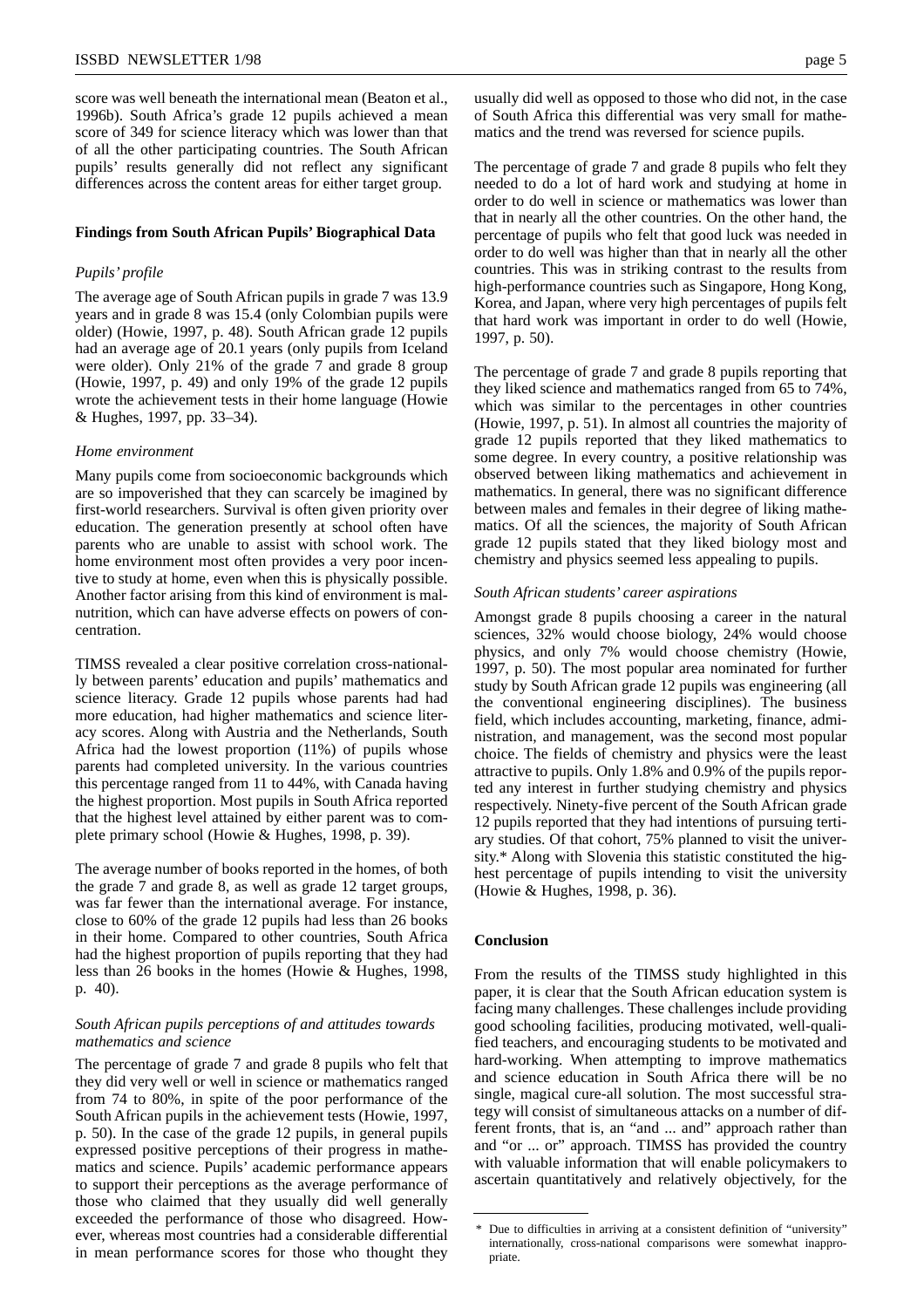first time, the status quo in science and mathematics education in South Africa.

If South Africa is to succeed as a country in a rapidly changing competitive world in which science, engineering, and technology are becoming increasingly important, a premium must be placed on mathematics, science, and technology education. The development of human resources in these fields is of utmost importance. This study is useful as a frame of reference for monitoring purposes when programs, reforms, and other educational initiatives linked to mathematics and science education are implemented. The TIMSS study in South Africa provides the necessary information to contribute to finding solutions to the educational challenges that plague our country at present.

#### **Sarah Howie**

Education and Training Systemic Studies, HSRC 134 Pretorius St. Private Bag x41 Pretoria – South Africa

(References are available from the author.)

# **TIMSS-Germany: Design, Instruments, and Research Questions**

Germany participated for a variety of reasons only in the investigations of populations 2 and 3, with the data analyses restricted to students from secondary levels I and II. In order to answer several national research questions and to allow more psychologically-oriented data analyses, however, the German study contains some national extensions, particularly in population 2, consisting of 7th and 8th graders. Figure 1 shows the extended design of the German TIMSS investigation in this cohort.

The most important feature of the German study is its longitudinal character, that is, we collected data from most of the 8th graders when they were in grade 7, one year before they officially participated in TIMSS. This sample is shown on the left side of Figure 1. Overall, 150 classes of 7th graders from different types of junior high schools ("Hauptschule," "Realschule," "Gesamtschule," and "Gymnasium") were tested by means of paper-pencil achievement tests. In addition, questionnaires on several motivational and other variables were administered. A substantial number of these students were tested again as part of the whole sample in grade 8 in the TIMSS main study. This sample is shown on the right side of Figure 1. Between both measurement points the TIMSS Videotape Study (Stiegler, Gonzales, Kawanaka, Knoll, & Serrano, 1996) was conducted in these classes.

The advantage of the longitudinal design is that analyses with respect to academic learning (here, learning could be defined as the difference in achievement between both measurement points) are possible, overcoming several problems of cross-sectional designs. The linking of video data with learning rates on classroom level in particular implies interesting analyses on the relationship between instructional variables and learning.

Another important extension in Germany was the systematic and theory-driven investigation of the development of motivational variables. Unfortunately, the international TIMSS part provided only a very small data basis for these characteristics.

Finally, student and teacher ratings on the quality of instruction were measured by means of several scales taken from prior national and international studies on classroom environment. This information, combined with the material of the Videotape Study, allow comparisons of three different



Figure 1: Design of the German TIMSS Study in Population 2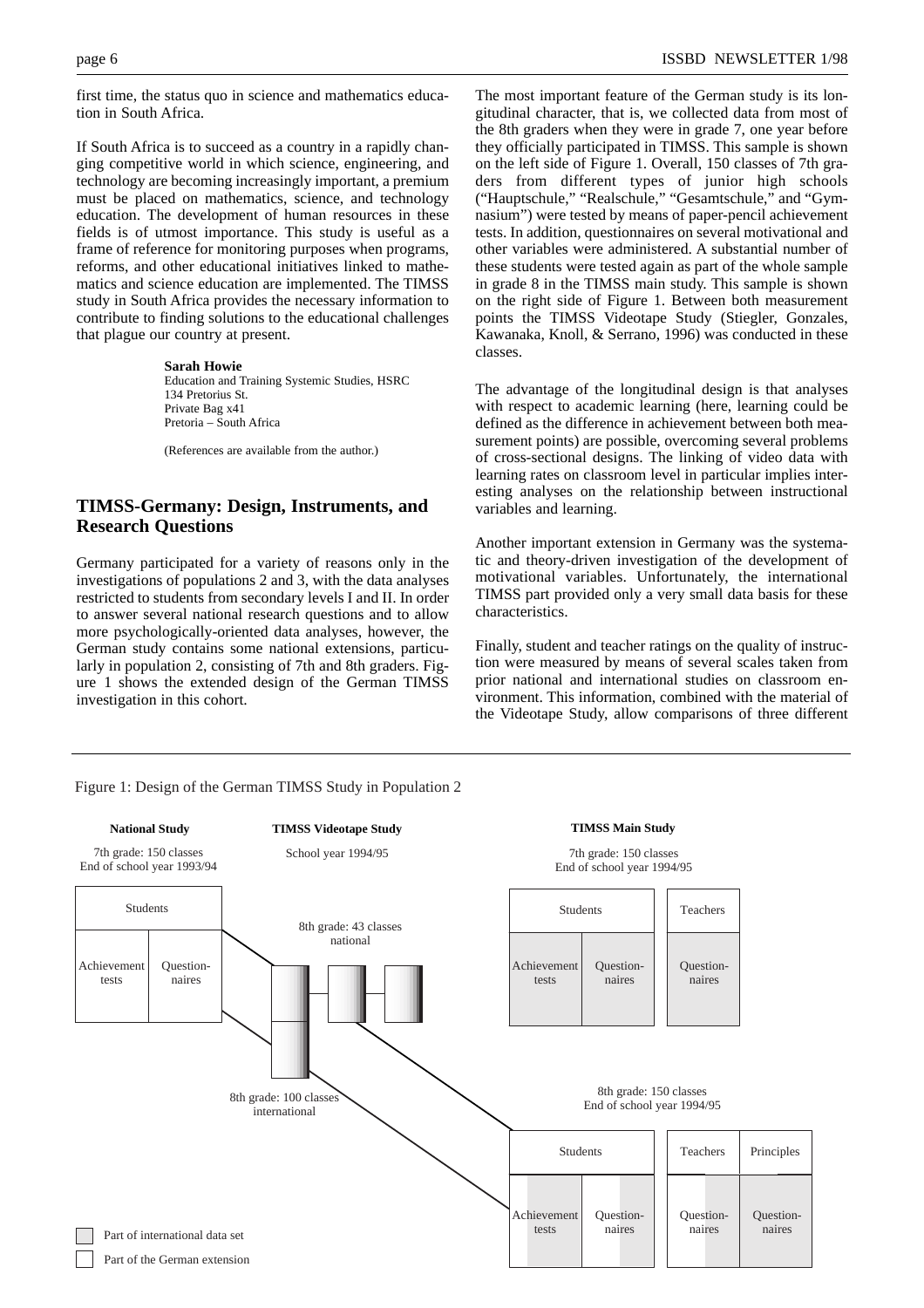data sources according to the quality of instruction, that is, students' perceptions, teachers' assessments, and video ratings by experts.\*

In population 3 (students in the final year of secondary education), the most important extensions refer to an oversampling of students from the new federal states, that is, states from the former German Democratic Republic (GDR) and an extra sample of West German 12th graders. These extensions allow for systematic East-West comparisons and analyses according to the gain and losses of 12 (like in most of the new states) versus 13 years (like in all old and some new states) of schooling.

Beyond the international research questions reported in the paper by Bos and Köller (this volume), further national topics refer to

- (1) achievement comparisons between the former GDR and the former Federal Republic of Germany (FRG). Furthermore, consequences of the transformation of the school system in the new federal states from a unitary to a differentiated system can be analyzed;
- (2) institutional effects of different types of secondary school on achievement and learning;
- (3) gender differences in achievement, learning, motivation, attitudes, etc.;
- (4) regional differences, that is, comparisons between selected federal states;
- (5) predicting achievement by means of cognitive, motivational, and instructional variables;
- (6) microanalysis of so-called introductory phases in mathematics instruction, in which new subject matter is introduced by the teacher.

Results on some of these topics can be found in Baumert, Lehmann et al. (1997), Köller, Baumert, Clausen, and Hosenfeld (1997), and Hosenfeld (1998).

#### **Olaf Köller & Wilfried Bos**

Max Planck Institute for Human Development Center for Educational Research Lentzeallee 94 D-14195 Berlin – Germany Phone: ++49-30-82406-254 Fax: ++49-30-8249939 email: koeller@mpib-berlin.mpg.de bos@mpib-berlin.mpg.de

# **Why did Japanese Students do so well in TIMSS? Results from the TIMSS Videotape Study and Information about the Educational System in Japan**

One of the striking results of TIMSS in population 2 (in most countries students of grades 7 and 8) was the superiority of Asian students in mathematics, that is, students from Singapore, Korea (South), and Japan performed on an achievement level, which was, for instance, unattainable for most of the German and American students. Compared to Germany or the United States, the mean achievement of 8th grade Japanese students indicated a qualitatively different level of mathematical reasoning at which real understanding of mathematical concepts and procedures becomes possible, while Germany and the USA scored (on average) on an abilAt first glance, it was, from a Western perspective, quite surprising, that Japanese students achieved so well, since lessons in Japan take place under relatively unfavorable circumstances which would normally lead one to expect low achievement:

- From 1st to 9th grades, far more than 90% of all students are taught together in unitary schools.
- There is absolutely no differentiation with respect to achievement, also no grade repetitions and no individualized learning.
- All classes are comparitively large. The Japanese TIMSS classes, for instance, consisted of 37 students on average, while American and German TIMSS classes had only 27 and 24 students, respectively.

However, the *TIMSS Videotape Classroom Study* (Stigler, Gonzales, Kawanaka, Knoll, & Serrano, 1996), as well as the *TIMSS Cases Studies* (Stevenson & Nerrison-Low, 1997) combined with prior reports on the educational system in Japan (e.g., Dorfman, 1987) provide fascinating material to generate hypotheses why Japanese students perform so much better than their counterparts from Germany and the United States.

The *TIMSS Videotape Classroom Study* was carried out in Japan, Germany, and the United States. A random sample of classes from the TIMSS main study were videotaped once. This sample consisted of 100 classes from Germany, 81 from the United States, and 50 from Japan. The videos, however, show dramatic differences between the three countries according to the instructional culture. Although Japanese students learn the same material as the German and U.S. students, it is presented using various strategies and is more demanding. In comparison to mathematics classes in the United States and Germany, Japanese mathematics lessons are more complex and at the same time constructed more coherently. Japanese mathematics teachers teach problem solving and mathematical understanding instead of ordinary skills. Students are encouraged to elaborate mathematical problems on their own, and a couple of solutions for one problem is often the consequence of this type of instruction. Mathematics lessons in Germany and in the United States are to greater extend instruction in knowledge acquisition, which are directed toward the mastery of computational procedures. In Germany mathematical concepts which lead to a single solution are developed in the teacherstudents interaction, whereas in the United States teachers usually present concepts followed by practising these new concepts.

These observational data of the Videotape Study were supported by analyses of blind ratings of experts in mathematics didactics. The experts received transcriptions of the videos from all three countries. Since all country-specific terms were eliminated in the transcriptions, the experts did not know, from which country the lessons were. The results were striking. The quality of more than 80% of the American was rated low, while it was 40% in Germany, and less than 20% in Japan.

A dissertation project on this comparison is currently being conducted at the Max Planck Institute for Human Development, analyzing the construct and predictive validity of all three data sources.

The international mean in grade 8 (over 41 countries) was  $M = 500$ , while it was  $M = 509$  for Germany,  $M = 500$  for the United States, and  $M = 605$  for Japan.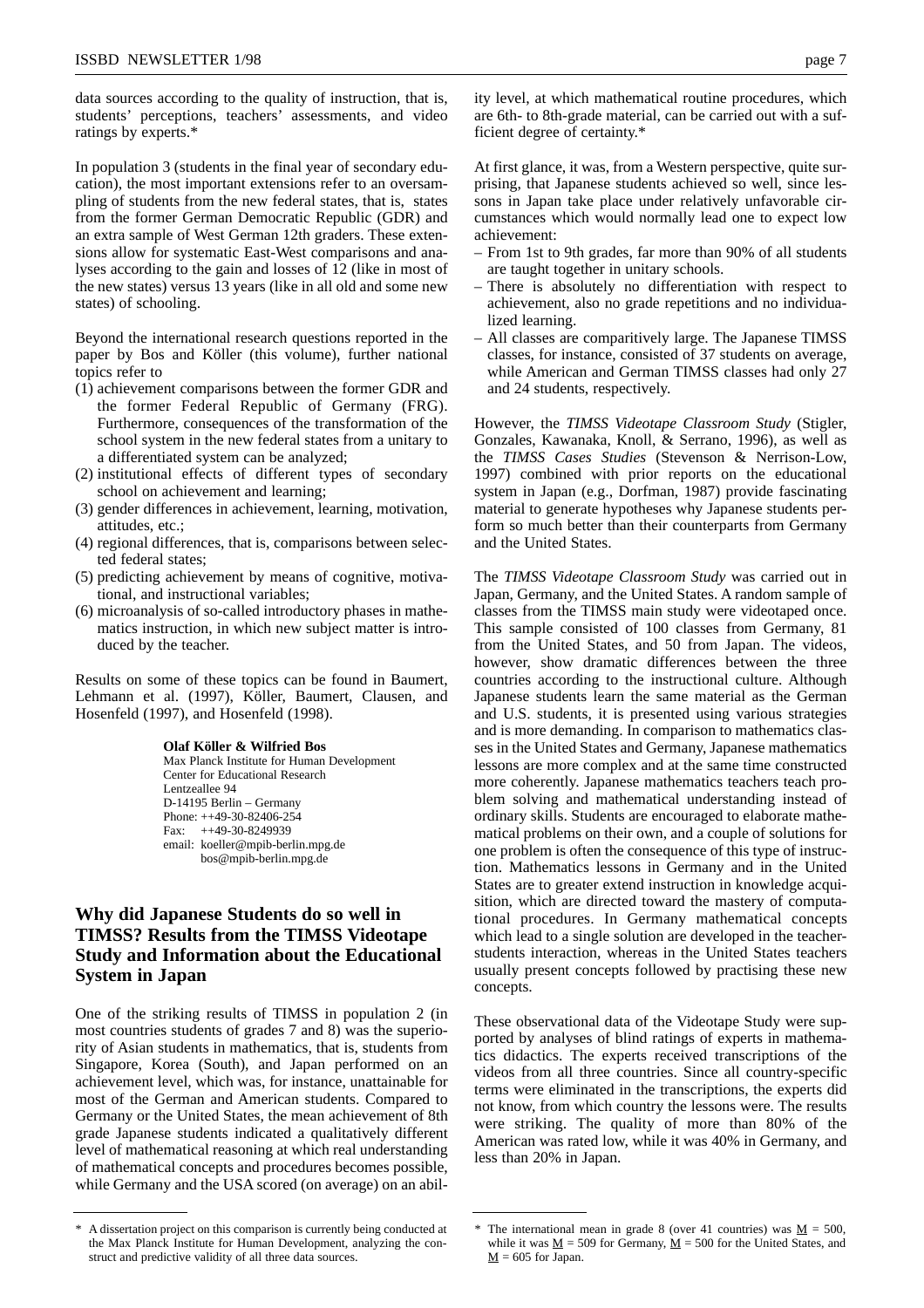However, although the Japanese instruction is much more demanding, focuses on mathematical understanding, and represents a higher level of didactic quality, it is also important to take the out-of-school context of Japanese students into consideration to generate explanations for their high achievement level. Analyses of the TIMSS main study revealed that more than 60% of the Japanese students take additional mathematics lessons out of school, and contrary to most other countries, not only poor achieving but also students from high and middle ability levels do this. With this in mind, one plausible assumption is, that it is not only the type of instruction but the specific division of labor between school and home that let Japanese students perform as well as it came out in TIMSS. In 1993 more than 41.7% of the 6th graders, 52.5% of the 7th graders, and 59.1% of the 8th graders attended additional lessons in private supplementary schools (so-called *jukus*). These lessons typically take place in the afternoon or evening. Students receive the opportunity to practice, to do some homework, and to learn mathematical skills in a way which is quite similar to German or American instruction. Therefore, the aims of regular and of the supplementary schools are complementary. In mathematics lessons in public schools the focus is foremost on the transmission of conceptual knowledge, the (commercial) private education institutions, on the other side, want to transfer mainly procedural knowledge, that is, computational skills.

Summarizing this, it seems to be quite clear, that one important determinant of the high Japanese achievement level is the effective combination of cognitive demanding mathematical instruction in public schools and the very traditional, on simple computational competencies focusing type of instruction in private schools.

> **Olaf Köller & Gundel Schümer** Max Planck Institute for Human Development Center for Educational Research Lentzeallee 94 D-14195 Berlin – Germany Phone: (++49-30) 82406-254 Fax: (++49-30) 8249939 email: koeller@mpib-berlin.mpg.de schuemer@mpib-berlin.mpg.de

## **Beyond the Year 2000: TIMSS-Findings from the U.S.**

In 1989, the 50 Governors of the United States convened in Charlottesville, Virginia, to define a set of national goals that would guide educational progress in the U.S. during the 1990s. Joined by President Bush, they announced a set of five goals; several years later two more goals were added. The goals dealt with the preparation of children for school, citizenship, high school completion, adult literacy, teacher education, parental participation, and safe schools. A particular goal that has captured a great deal of current attention is the one that proposed: "By the year 2000, United States students will be first in the world in mathematics and science achievement."

The hope of attaining first place in the world anytime during this century was dealt a strong blow as the results of the *Third International Mathematics and Science Study* (TIMSS) have been published. This study, involving over 500,000 students from 41 countries in its various components, is the largest comparative study ever conducted of students' academic achievement.

U.S. students did not fare well. The only countries outperformed by American 8th graders in both mathematics and science were Cyprus, Iran, Lithuania, and Portugal. Although U.S. scores in science for middle school students were 18 points above the international average, they fell 73 points behind top-ranking Singapore 40 points behind the second place Czech Republic. (Raw scores were transposed to a distribution where the mean is 500 and the SD is 100.) In mathematics, differences were even greater—143 points behind Singapore and 107 points behind second place Korea. U.S. students were 13 points below the international average.

Low scores were not confined to the 8th grade. Although the average score for 4th graders of 545 was above the international average in mathematics, it was far below the average scores for Singapore (625), Korea (611), Japan (597), and Hong Kong (587). Scores in science were higher. The U.S. 4th graders had an average score of 565 points which was surpassed at a statistically significant level only by the 597 points received by students from Korea.

Why the status of science scores was higher at 4th than at 8th or 12th grades is hard to explain, but the ultimative negative outcome was evident by the final year of high school. Twelfth graders in only two of the 21 nations participating at this grade received scores below those of the U.S. in mathematics: Cyprus and South Africa. In science, scores of only five nations were below those of the U.S.: Italy, Hungary, Lithuania, Cyprus, and South Africa. When only scores on the advanced mathematics and advanced science were considered, the U.S. was out-performed in both subjects by the 16 other participating countries.

Needless to say, concerned citizens from President Clinton and Secretary of Education Riley to the nation's parents and classroom teachers found these results extremely distressing. The President soon announced major initiatives aimed at improving education, including a set of proposals dealing with the organization of education, training of teachers, extending access to computers and the Internet, national tests in reading and mathematics, and other related efforts. The National Institute of Child Health and Human Development initiated a conference on Mathematical Cognition whose purpose it was to help construct a research agenda for developing ways of improving students' understanding of mathematics. A group was convened in Washington, DC to discuss ways to improve U.S. students' reading. However, as is often the case, the degree to which these hopes can be fulfilled depends, in part, on the availability of funds. If the U.S. Congress authorizes the allocation and expenditure of funds for education and education research, there should be a sharp improvement in the investigation of teaching and learning processes.

The TIMSS main study involved tests for the students and responses by teachers and students to questionnaires. Although paper-and-pencil questionnaires are effective ways of obtaining large amounts of information very rapidly, interpretation of the information is often difficult without opportunities to actually observe or interact with the individuals being studied. For example, rather than presenting teachers with a list of questions about their teaching, a more direct approach would be to observe, either in person or through television, what is actually happening in the classrooms. This was done in the Video Study organized by James Stigler of the University of California, Los Angeles. The study involved three nations: Germany, Japan, and the United States. This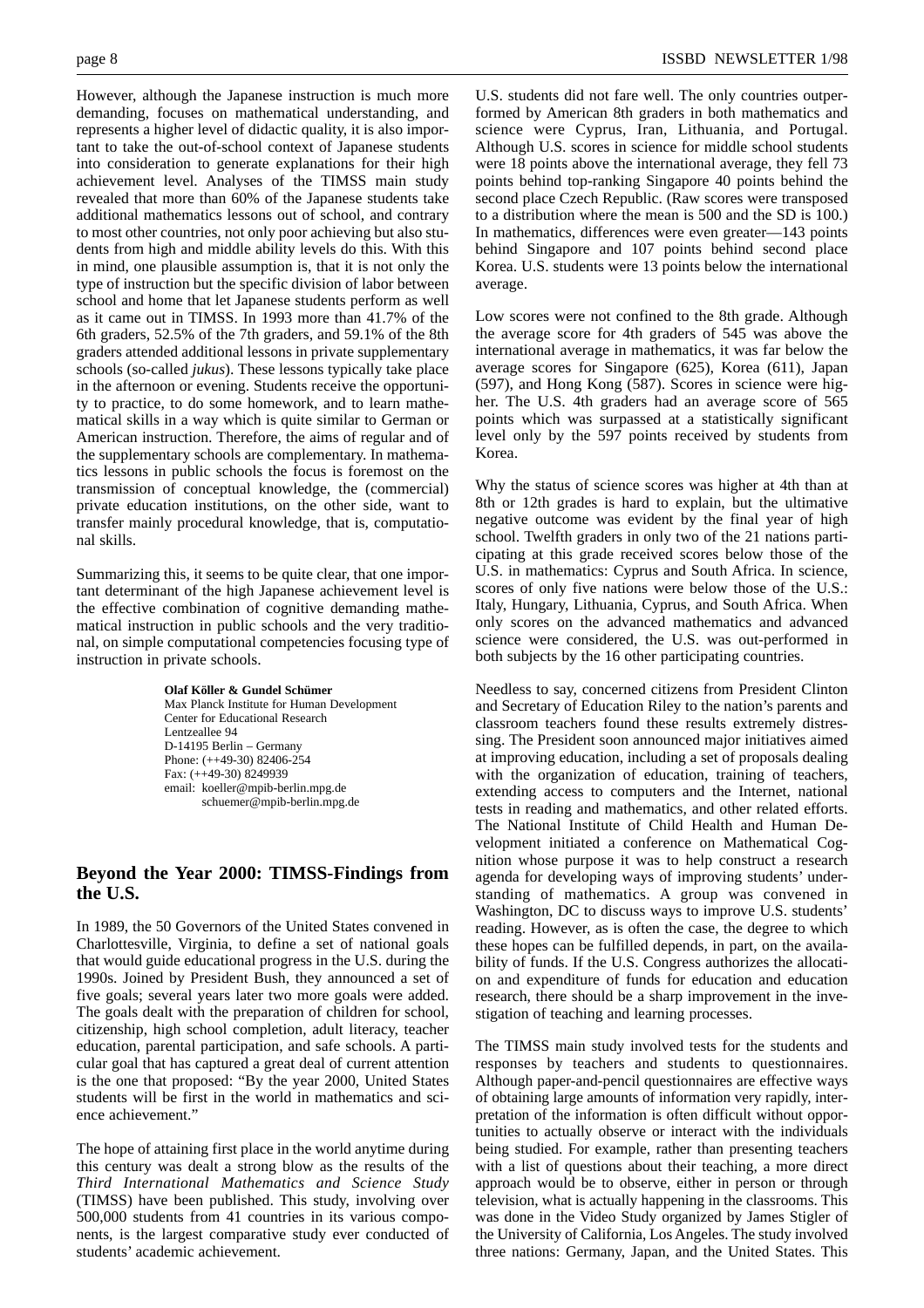approach is unique in many ways, one of which is that it included nationally representative samples of mathematics lessons taught in each country. Over 200 lessons were videotaped, translated into English, transferred to a CD-ROM, and analyzed according to a new computer program designed by Stigler and his associates. Only parts of the results have been made available thus far, but those that have been published give strong indications of the power of this approach to understanding the teaching process.

A second approach to advancing our knowledge about beliefs, attitudes, and practices in the three countries was obtained in the Case Study Project, an ethnographic study involving observations, interviews, and conversations with representative samples of students, teachers, parents, and education authorities. The project focused attention on four topics deemed by policymakers to be of special interest: the role of secondary school in students' lives, the training and working conditions of teachers, dealing with differences in academic ability, and education standards. The study included students at grades 4, 8, and 12 residing in each of three locations visited within each country. Interviews and conversations were held for over 1,300 hours in the U.S., Germany, and Japan. All interviews and conversations were tape recorded, translated in the cases of German and Japanese into English, entered in a computer program with key words necessary for retrieval of information. Our research group at the University of Michigan was responsible for the conduct of this project.

A third innovation in TIMSS was an analysis of the curricula represented in the textbooks and teachers' guides of countries involved in TIMSS. These analyses served two purposes: The first was simply to develop a catalog providing details concerning the topics covered in various countries; the second was to provide information about topics that should be covered in the mathematics and science tests that were to be used in TIMSS. This project, conducted by a large number of collaborating researchers headed by William Schmidt of Michigan State University, explored the content of textbooks and teachers' guides used in grades 4 through 12.

Funds for these three projects were provided primarily by the U.S. In the coming months the U.S. Department of Education will publish a volume describing results from the Video Project and five volumes describing the results of the Case Study Project. Several books describing the Curriculum Project have already been published. In addition, arrangements have been made for interested investigators to have access to the videotapes and field records for the Video and Case Study projects.

Methodologically, as well as substantively, the various components of TIMSS represent important advances over the earlier studies sponsored by the IEA (International Association for the Evaluation of Educational Achievement), the organization that has been responsible for much of the comparative research in education over the past 30 years. It will be interesting to see how influential this newest research proves to be. We know already that it has provided a stimulating topic for conversation. Whether it will be effective in moving the U.S. toward its goal of excellence in mathematics and science at the elementary and secondary levels is hard to predict.

> **Harold W. Stevenson** University of Michigan 300 N. Ingalls, Room 1000SW Ann Arbor, MI 48109-0406 – USA

# **Obituary Harry McGurk: 1936–1998**

At the age of 28, Harry McGurk began a degree in psychology at the University of Strathclyde. Even at that age, Harry had gained a lot of experience. He had not had an easy childhood. He was born in one of the rougher areas of Glasgow. His mother died when Harry was only 3 months old, and until his father's remarriage he was raised by various relatives. He left school at 15 to work as a clerk, eventually gained "A" levels at evening classes, qualified and worked as a probation officer, and, together with his wife Betty, spent a year in Eastern Nigeria under the auspices of the Church of Scotland, helping to manage a hospital and school. Having completed his first degree in 1968, he began a PhD under the supervision of Rudolph Schaffer. At that time, almost no one in Britain was working on babies, but Rudolph's laboratory was one of the few fully functioning infant laboratories and Harry thrived. Using the habituation technique, he successfully showed that even at 6 months of age infants can distinguish different orientations of the same shape. It was one of the very earliest demonstrations of the way that the process of habituation can be used as a tool to study key aspects of perception. These days we take the power of that tool for granted but in the late 1960s it is a mark of Harry's prescience that he saw how to use it.

While Harry was working on his doctorate, he became the happy and proud father of Rhona McGurk, little realizing at that point that he was raising a future psychologist. He also shared his love of Glasgow and the surrounding countryside with Michael Lewis, a visiting professor at Rudolph Schaffer's laboratory. On completing his thesis in 1971, Harry became a Research Fellow with Michael at the Educational Testing Service in Princeton. It was at ETS that he began to develop an enduring interest in cross-modal perception. On his return to Britain in 1972, Harry took up his first permanent academic post at the age of 36—he became lecturer at the University of Surrey. Indeed, Surrey was his home for almost 20 years and it was there in 1976 that he made one of his most exciting discoveries about crossmodal perception. When we hear a speech sound that does not match the visible shape of the lips producing the sound, our brain appears to arrive at a kind of compromise. What we "hear" does not correspond exactly to the auditory input—or to the sound that the lips are making—but to a sound somewhere "between" the two. Working out how the brain arrives at that compromise has proved a continuing challenge, but what was immediately apparent in Harry's discovery was that the lips convey important information about speech not just to the deaf, who are forced to rely on that visual channel, but to normal listeners as well. Harry's findings were published in the prestigious journal *Nature* under the captivating title "Hearing lips and seeing voices." The phenomenon that he had identified rapidly became known as the "McGurk effect." At the age of 40, Harry had the intriguing experience of being an illusion in his own time. Chatting with him one day about these findings, he explained half-seriously that he would like to explore their practical implications. His idea was that public announcements could be accompanied by a videoscreen displaying a pair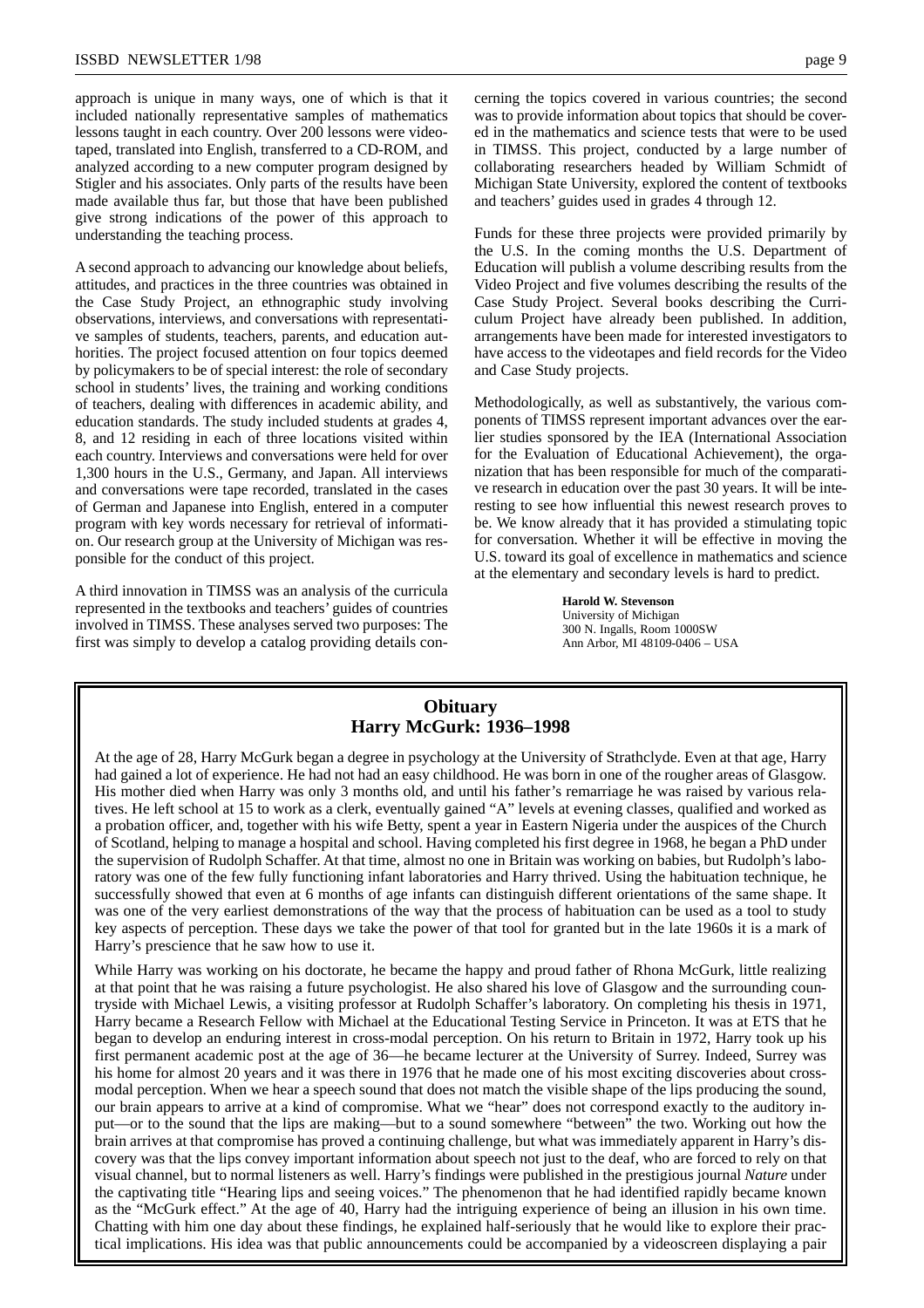of moving lips to supplement and disambiguate the semi-audible message. To this day, when we hear a station announcement that we cannot decipher, we find ourselves gazing up—half-hoping to see some giant electronic lips coming to our rescue.

Alongside his research in Surrey, Harry continued to deploy his clinical and organizational skills. He was often asked to serve as an expert witness, especially in cases concerning the care or custody of children. He was promoted to a professorship in Surrey, and he served as Head of Department.

The beginning of the 1990s marked a transition point in Harry's career and professional concerns. He moved to London as Professor of Developmental Psychology at the University of London, and Director of the Thomas Coram Research Unit (TCRU), a division of the Institute of Education devoted to applied research on child care, family issues, and child protection. He developed an important research program on the quality and the effects of childcare. His internationalism appeared again when Harry became the coordinator of a network on the quality of childcare. In 1994, when he became Director of the Australian Institute of Family Studies (AIFS), his concern with childcare and child protection issues became integrated into a wider framework. On the one hand, family problems regarding the upbringing and care of children became prominent in his mind as a research topic -in this connection, Harry was very active in the organization of a trans-national project currently being carried out in America, Europe and Australia, a project he called Parenting-21. On the other hand, the analysis and implementation of sound policies for children and their families were important components of the work of the AIFS as a Government advisory agency. His vision of a caring society and of "socially distributed parenting"—the need for a societal commitment to high quality services for families and children—was based not only on scientific research, but also on his socialist convictions, and his perception of the danger of analyzing childcare in narrow, financial terms.

As Director of the Thomas Coram Research Unit and the Australian Institute of Family Studies, Harry showed a very personal and engaged style. People who worked with him speak of Harry as a leader who fought for the Unit or for the Institute, as a scientist who was not afraid of courting controversy, and as someone whose energy and hard work were invariably accompanied by a strong sense of humor. Harry was also someone who encouraged and supported his colleagues at times of difficulty. Happily, in Australia, he himself was strengthened by his partner Anne Stonehouse, an Associate Professor in the field of early childhood.

As his career flourished, Harry became increasingly visible on the international stage. He was appointed Visiting Professor at several different universities: Minnesota, the Autonoma in Madrid, La Trobe, and Seville. He was also deeply involved in *ISSBD*. Indeed, his involvement goes back to the earliest days of the Society. He was a very active member right from the start. He organized the IIIrd Biennial Meetings at the University of Surrey in 1975, when the membership was still very small and resources were limited. He was Treasurer of the Society from 1975–1979, and Secretary from 1979–1981. In those capacities, he served on the ad hoc committee that wrote the Bye-Laws of the Society. From 1985–1990, Harry became the Editor of the Society's journal, the *International Journal of Behavioral Development.* Both the quality and the number of manuscripts published during his editorship improved noticeably. During this same period Harry was very active in the organization of the first *ISSBD* international workshops, and he was one of the *ISSBD* experts at the first Asian Workshop on Child and Adolescent Development that took place in Jakarta in 1978. He also participated in all the European Conferences on Developmental Psychology, organited for many years in affiliation with *ISSBD.* For several of these meetings, he served as an active member of the program committee, supporting the local organizers with his experience, his wisdom, and his know-how.

After so many responsibilities in *ISSBD* (conference organizer, Secretary, Treasurer, Editor of the Journal, and member of ad hoc committees), taking up the office of President was Harry's last service to the Society. He began his presidency in 1996 and his term of office was due to run until the end of the millennium. He was the ideal candidate for the position, with his long experience of the whole range of *ISSBD* activities, his internationalism, his scientific reputation, his energy and enthusiasm, his leadership skills, and his acquaintance with colleagues all over the world. Although his service as *ISSBD* President has been truncated prematurely, it will remain as the culmination of an unmatched dedication to the governance and welfare of the Society.

One might think that with so many commitments, Harry had no time for other, less professional pursuits. In fact, he sustained and initiated various recreational activities. He enjoyed music of all kinds, and during his time at Surrey, he decided to take up the cello. Not only that, he committed himself to a public performance one year after starting. He kept the commitment—playing a duet with his daughter Rhona on the flute. He was also a keen cyclist. Indeed, Harry's bicycle was almost as well travelled as Harry himself. It could often be seen conquering the nearby hills of Surrey, and glimpsed in the more exotic landscapes of the Outer Hebrides, the Cevennes, southern Spain, and in later life, the Australian outback. Harry's cycling companions comment wryly on his almost Calvinistic relish of the sufferings and blessings of ascent. At the same time, Harry did not subscribe to any dour doctrine of predestination. He set himself goals and step by step he worked toward them. Indeed, planning of all kinds—whether it was a trip to Indonesia, a tricky point on the committee's agenda, or a vegetarian dinner—was one of Harry's passions. He was at once meticulous and adventurous. Recalling times spent with Harry, we think of his tenacity, of his resolve to push on and up. We think too of those moments of pleasurable anticipation—before an important lecture or reception—when Harry would appear, point-device, his head slightly to one side, smiling at what was to come.

> **Paul Harris**, University of Oxford, UK / **Jesus Palacios**, University of Sevilla, Spain Jesus Palacios Psicologia Evolutiva y de la Educacion Universidad de Sevilla 41080 Sevilla – Spain Phone: (34-95) 455 7650 Fax: (34-95) 455 7642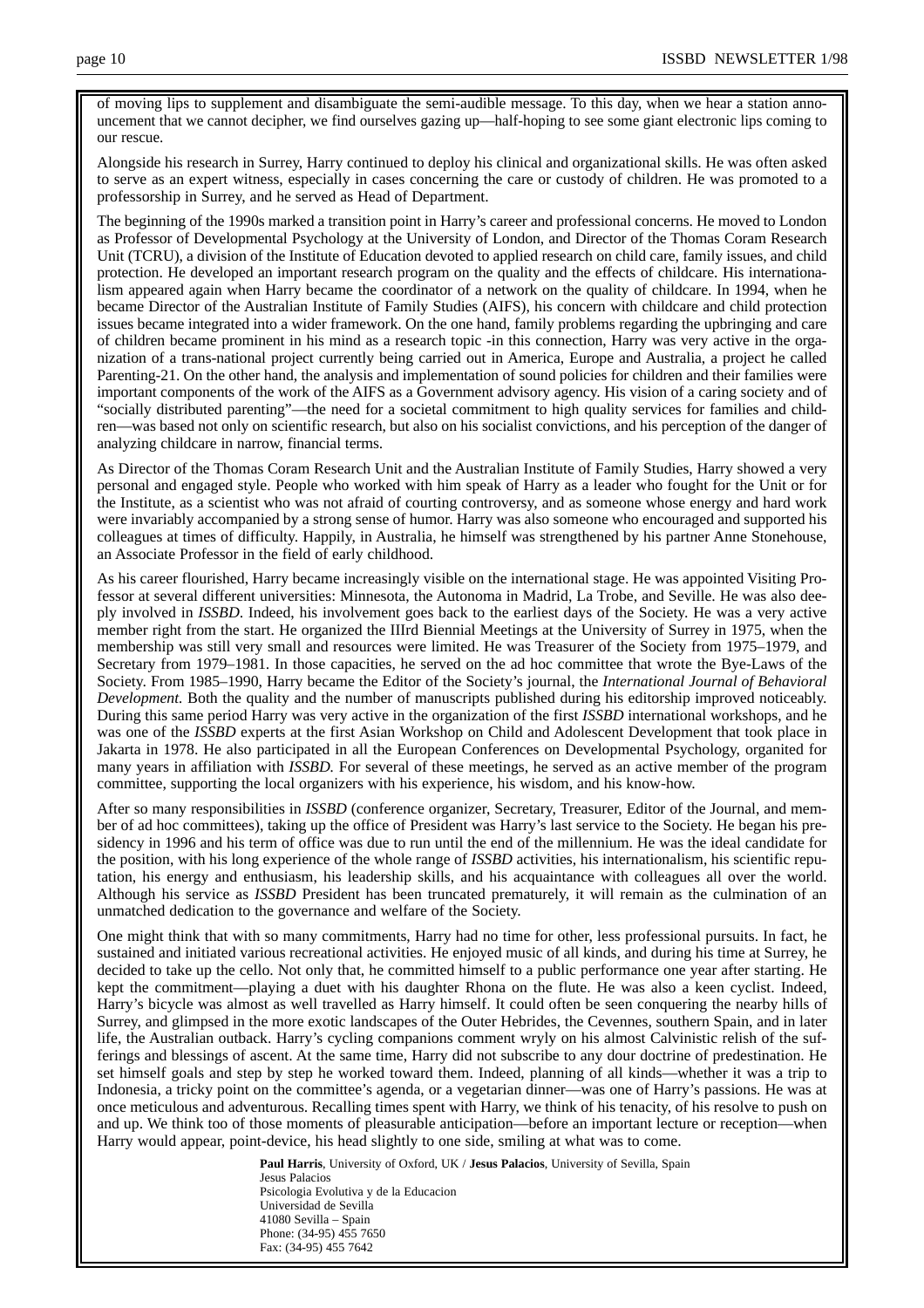# **Faculty Scholars'Awards**

Each year the William T. Grant Foundation makes awards to up to five investigators whose research contributes to understanding the development and well-being of children, adolescents, and youth. Awards are for five (5) years, totaling, \$250,000 including indirect costs.

The goal of the Faculty Scholars' Program is to promote children's development to healthy and productive adulthood by supporting investigators in a variety of fields on topics of child and youth development. Applicants should be junior or pre-tenure, not established investigators, in tenure-track positions. Award recipients will be called William T. Grant Faculty Scholars. Applicant institutions and individuals should obtain the brochure outlining the application procedure from:

> **Faculty Scholars Program** William T. Grant Foundation 570 Lexington Avenue, 18th floor New York, NY 10022-6873 – USA

Deadline for applications for the 1999 awards is **July 1, 1998**.

# **Grants and Awards**

# **Dissertation and Young Investigator Grants in Adolescence and Youth Research**

The Johann Jacobs Foundation (JJF), a foundation devoted to the study of youth in a changing world and to the improvement of youth-related services, accepts competitive grant proposals for empirical research investigations conducted either in conjunction with dissertation projects or as independent projects by young investigators (particularly investigators from Eastern European and from developing countries in Asia, Africa, Middle and South America). Fields covered include the behavioral, educational, and social sciences, particularly in the following eight areas:

Positive beliefs about self agency and the future • Social relations and generational nexus • Life skills and life planning • Inner-city youth (poverty) • Impact of high-tech communication technology • Cultural and individual diversity • educational values • Match between institutions and individual development.

Dissertation grants are available to predoctoral students whose dissertation proposal has the approval of a dissertation mentor or a committee. Funds up to \$5,000 are available for materials, subject fees, research assistance, personal costs for field work, and other expenses required for conducting a study, analyzing data, presenting the data at an international conference, or for other forms of technical support.

Young investigator grants are aimed at postdoctoral investigators (normally within four to six years of award of the doctorate) who are initiating their own research in the field of adolescence and youth. Funds are available up to a maximum of \$10,000. Personal stipends (salaries) are not covered by either grant program. Institutions which administer or sponsor grants can receive an overhead of 10%.

To initiate a proposal, applicants should contact the Foundation at:

**Johann Jacobs Foundation** Administrative Assistant Seefeldquai 17 P.O. Box 101 CH-8034 Zurich – Switzerland Phone: (+41) 1 388 6123 Fax: (+41) 1 388 6153

Proposals will be reviewed by an international Expert Committee (Rainer K. Silbereisen, Germany, Chair).